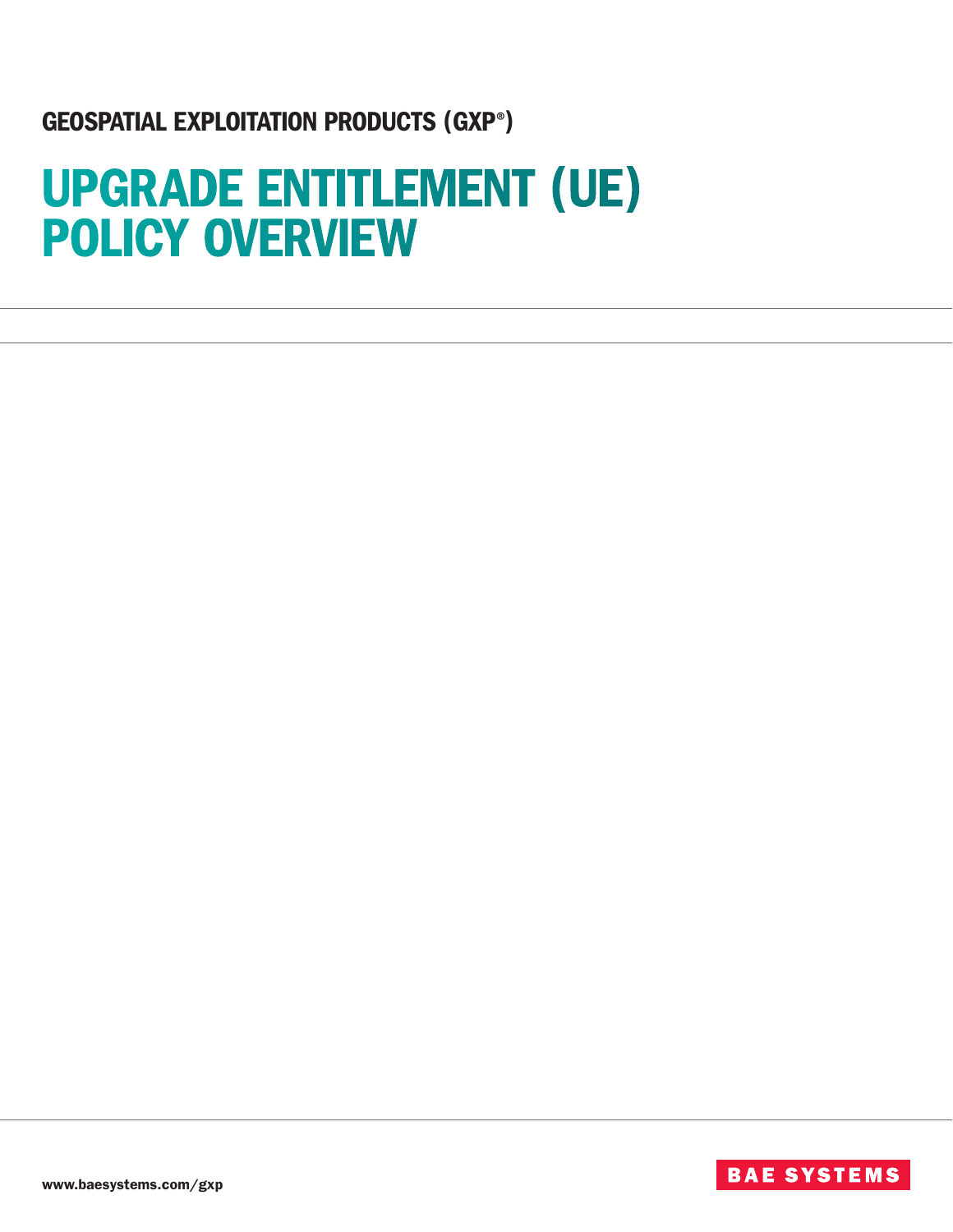#### FOR MORE INFORMATION, CONTACT:

#### **Americas**

Tel 800 316 9643 or 703 668 4385 Fax 703 668 4381 gxpsales@baesystems.com

Europe, Middle East, and Africa Tel +44 1223 370023 Fax +44 1223 370040 gxpsales.emea@baesystems.com

#### Asia, Australia, and Pacific Rim

Tel +61 2 6160 4044 Fax +61 2 6160 4001 gxpsales.asia@baesystems.com

#### India

Tel +91 11 4341 2345 Fax +91 11 4341 2373 gxpsales.india@baesystems.com

## Introduction

To maximize your success in using GXP software, BAE Systems GXP offers a comprehensive software support program, called Upgrade Entitlement (UE).

UE is an added benefit offered to GXP Xplorer®, SOCET GXP®, SOCET SET®, and VITec® users. A 90-day warranty is included with all GXP product license purchases and provides the same privileges as the UE program. To guarantee continued support, we highly recommended that you subscribe to the UE program before the end of the initial 90-day warranty period.

For additional details, please contact the GXP sales administrator or distributor in your region, or send an email to gxpsales@baesystems.com. If you already have a UE agreement in place, you should renew the agreement before the existing UE expires to avoid reinstatement charges.

## Benefits of the GXP UE program

When you subscribe to the GXP UE program, you are entitled to receive current software and all subsequent updates. UE also includes unlimited customer support by phone, email, or fax so that technical issues can be addressed immediately to minimize downtime.

In addition, the MyGXP customer portal is a self-service reference for aroundthe-clock support. The customer portal offers access to exportable software builds, patches, and other critical product information at any time, and any time zone. With the click of a button, you can update your profiles; manage support requests and email preferences; request license keys and software; and search the technical knowledgebase for quick answers to outstanding issues.

#### The GXP UE program includes:

- Software patches
- Software updates
- Unlimited customer support
- Focus groups

– Software training\*

- On-site training and support\*\*
- MyGXP Customer Portal access

*\* All scheduled SOCET GXP, GXP Xplorer, and SOCET SET training courses held in our regional training centers are FREE for customers on current UE.*

*\*\*Requires pre-authorization and approval by GXP director of customer support or vice president of sales, marketing, and customer support*

## Software patches and updates

When BAE Systems issues new releases or updates to its software, the changes are identified by version number, for example SOCET GXP v4.0. Typically, BAE Systems delivers one release per year for each of its software products. The primary focus of these releases is to upgrade product features and functionality. Customers with UE are entitled to these releases, which include updates for the software modules they currently own. New software modules purchased after a UE agreement is in place are not included in the UE program until a license and the appropriate UE are purchased.

Software updates are distributed automatically to UE subscribers in the form of media kits, which include soft-copy documentation. In some cases, software updates may be downloaded from **MyGXP.com**. All classified versions are shipped according to designated shipping methods.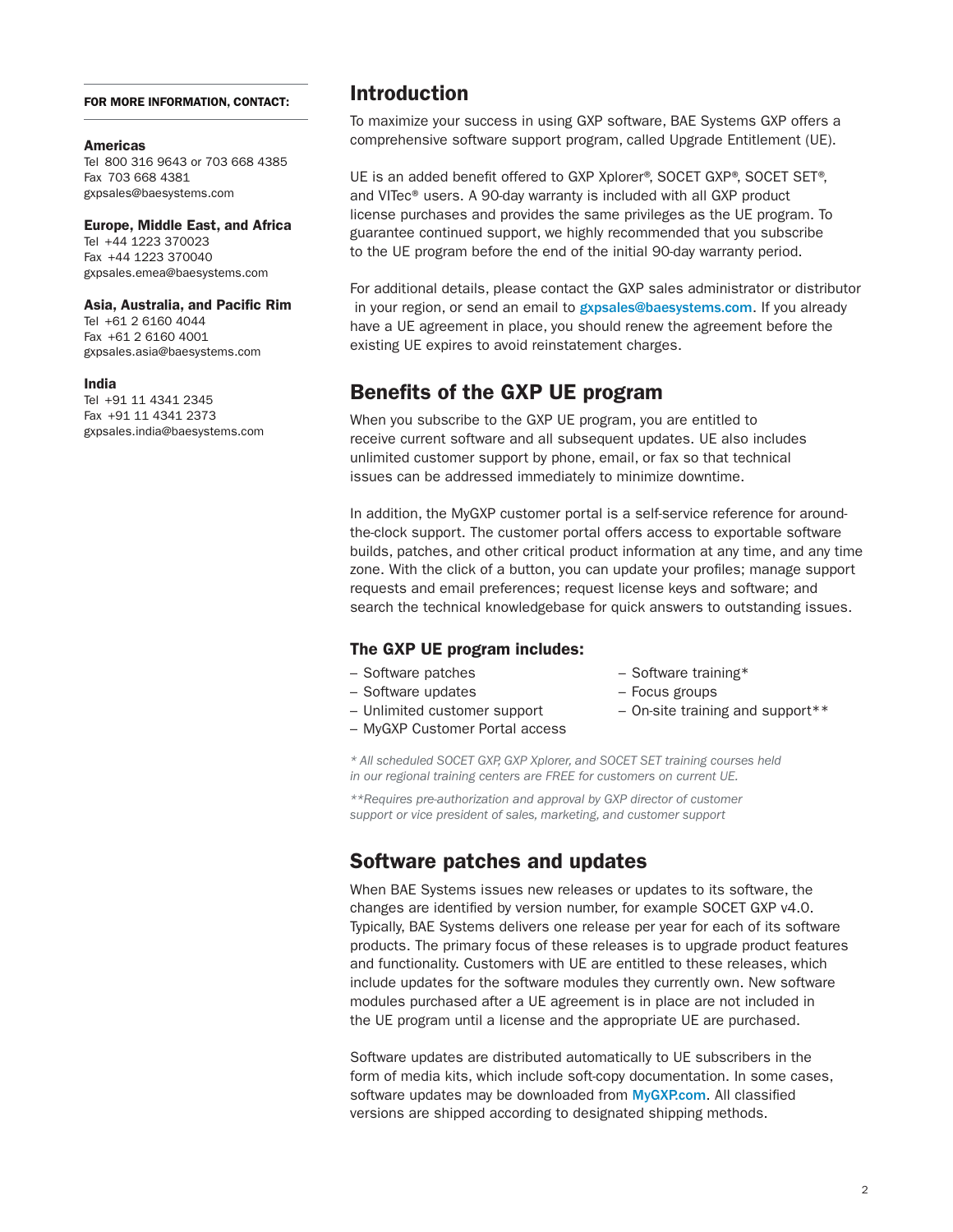#### CONTACT CUSTOMER SUPPORT

#### Americas

*Toll-free:*  800 316 9643 | 877 762 3873 *Direct:*  703 668 4385 | 858 675 3955

Asia, Australia, and Pacific Rim +61 2 6160 4044

Europe, Middle East, and Africa +44 1223 370022

India +91 11 4341 2367

*Customers located outside of these regions who need product support should submit a support request form via the MyGXP Customer Portal.* 

*If you need further assistance, contact the local distributor or GXP office in your region. Detailed advice on accessing the GXP Customer Support department is provided at the time of purchase.*

Customer Portal

www.MyGXP.com

#### Email

gxp.support@baesystems.com

## Customer support

The GXP Customer Support department is dedicated to providing prompt, expert assistance to GXP software users with UE. Areas of support include telephone, email, and fax assistance to solve problems encountered while using GXP software, interfacing with GXP supported peripheral devices, and logging enhancement requests and bugs submitted by users.

The MyGXP customer portal is always available and accessible with unique login information to your personal account. Customer support that includes software patches is contingent upon export approval in accordance with applicable export laws and regulations.

#### Accessing customer support

Customers may contact the GXP customer support team at any time. To initiate a request, complete the support request form on the MyGXP Customer Portal, or use the support numbers listed. As soon as you encounter an issue that needs to be resolved, please notify us immediately. We make every effort to resolve issues as soon as possible. When contacting the GXP Customer Support department, please be ready with the following information so that we can help you quickly:

- Software name and version number
- Exact wording of any message that appeared on your computer screen
- What happened, and what you were doing when the problem occurred
- How you have tried to solve the problem
- Hardware description, memory, graphics card, and manufacturer, operating system, and version number

Once received, each reported incident is given a unique identification number for reference. After an incident is logged, the user is contacted by the next available support engineer for the product being used. We are committed to logging your request within four working hours, and responding to your request within one business day.

## Resolution time

For customers with current UE agreements in place, BAE Systems makes every effort to ensure that GXP products perform in all material respects in accordance with the software documentation. The time required to answer questions and resolve problems depends on the type of problem and whether we are able to reproduce it at our site. Ordinarily, we answer questions and suggest solutions to problems on the same day we receive them, often immediately. Generally, we can resolve documented issues quickly, and provide satisfactory workarounds.

If research or consultation is required, a complete response may take two-to-three business days. In rare circumstances, resolution may take longer. If the problem turns out to be a coding or documentation error for which there is no workaround, resolution may have to wait for a future programming modification, which is typically issued as a software patch. Software patches may take longer to reach classified and international customers due to the additional paperwork required for these shipments.

During the decision making process regarding appropriate action and resource allocation required to solve problems, BAE Systems takes into account the severity of the problem, which could fall into one of the following categories: